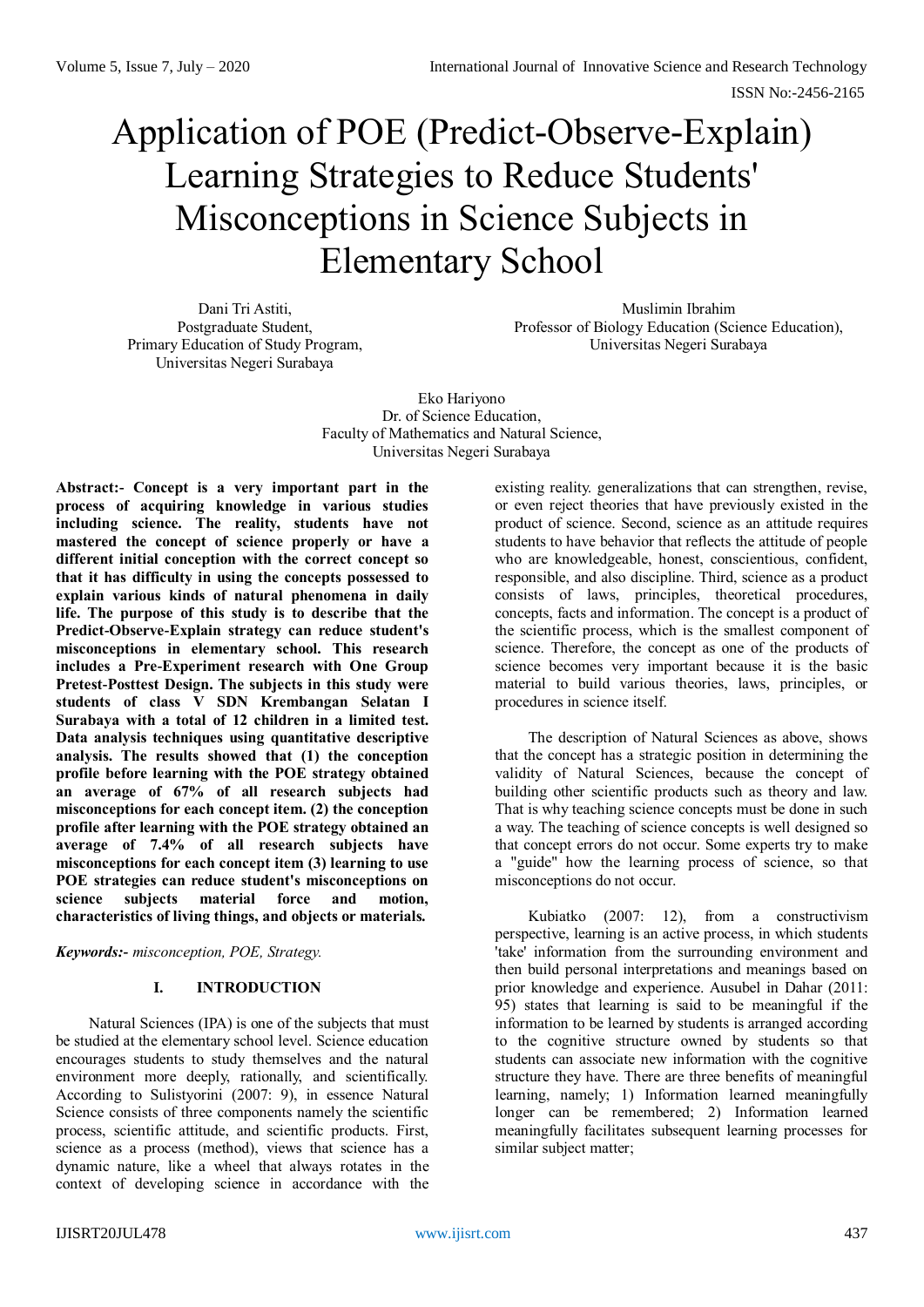Elementary school students get the concept through a variety of learning processes that occur not only at school, but can also at home and even the community environment that tends not to pay attention to the results optimally, for example in terms of the truth of the concept. The assumption is that students have not mastered the concepts of natural science well or have an initial conception that is not the same as the actual concept so that it has difficulty in using the concepts possessed to explain various kinds of natural phenomena in daily life. Too bad the facts on the ground show that there was a concept error. This can happen one of them because students not only learn concepts from the teacher in the classroom, but also learn from other learning resources both with the help of others and independently.

Misconceptions that occur in students can be caused by several causes, namely the condition of students when accepting concepts, teachers who teach already have concepts that are not in accordance with the truth of the concept, learning methods, and books and context (Suparno, 2005: 54). In line with this statement, Ibrahim (2012: 14) states that some things that can cause misconceptions are (1) mastery of students' concepts that are incomplete, simple, even different, (2) the inability of students to distinguish the characteristics of a concept, (3 ) students do not master the prerequisite concepts of a particular concept, (4) the number of relevant and irrelevant attributes, (5) colloquial terms or mother language that is not appropriate, (6) learning resources that are not appropriate, (7) background behind learners. In general, the causes of students' misconceptions come from two factors, namely internal factors and external factors. Internal factors come from within the students, for example the condition of students when carrying out learning. While external factors come from outside the students themselves, for example the application of learning strategies and methods, concept errors that are first experienced by teachers, as well as books or learning references that are not in accordance with the correct concepts.

There are several alternative choices to identify the occurrence of misconceptions in students, one of which is a three-tier diagnostic test. Pesman (2010: 216) argues that the three-tier diagnostic test is the most valid, reliable and accurate test instrument for identifying students' misconceptions. This three-tier based diagnostic test is a test that consists of three levels of questions. The first level (first-tier) in the form of answer choice questions, the second level (second-tier) in the form of choice reasons for questions at the first level, and the third level (third-tier) in the form of affirmation questions about the beliefs of the answers that have been selected at level one and two. Through the use of a three tier diagnostic test, researchers will obtain more information about students 'misconceptions and can determine the category of students' responses to the proposed concept statement. As written by Mubarokah, Febriati Dian, et al (2018: 52), four categories of learner understanding that can later be obtained through the application of the Three Tier Diagnostic Test include:

(1) understanding the concept; (2) lack of concepts; (3) misconceptions; and (4) Error.

Researchers had the opportunity to conduct a preliminary study at SDN Krembangan Selatan I, through observation and also the implementation of tests, the researchers found that students in grade V at the school experienced a misconception on the subject of natural sciences, namely the characteristics of living things, forces and motion, and objects or materials. Researchers used the Three-tier Diagnostic Test instrument to identify the misconception. After being tested on 12 grade V students, the results of the analysis showed that there were misconceptions on the materials mentioned earlier. The facts show that there has been a misconception in the field. Therefore, efforts must be made to correct the mistakes that have occurred so as not to drag on.

In fact, many misconceptions occur in various spheres of learning study material in elementary schools. As is the case with students in class V in SDN Krembangan Selatat. Misconceptions occur in some natural science materials including force and motion, characteristics of living things, and objects or materials. In material characteristics of living things for example, students experience a misunderstanding of the concept between hair and hair. They mention that rabbits or cats are furry animals. This is also supported by reference books that are not in accordance with the correct concept. Similarly, various other concepts that students often misunderstand. They are accustomed to everyday terms like gecko feet made of adhesive liquid so that it can stick to the wall, or they think the dots of water that are outside the glass wall of ice come from inside the glass. They experience wrong preconceptions or even experience misconceptions without knowing the true concept.

Referring to the causes of misconception mentioned above, one way that can be chosen to overcome them is through the selection of appropriate learning strategies. The learning strategy chosen is expected to make the process of acquiring concepts more meaningful and not just accept them.

According to Ibrahim (2012: 47-57), ways that can be used to correct misconceptions that occur in students or minimize misconceptions that will occur when learning takes place, among others, by Conceptual Change (Conceptual Changed), Cognitive Conflicts, Contructivism, POE (Predictions) -Observe-Explain), and PDEODE (Predict-Discuss-Explain-Observe-Discuss-Explain). Liew and Treagust (1995: 71), in their research concluded that POE learning strategies can create opportunities for students to reconstruct and change their previous conceptions as a result of inconsistencies and contradictions between observations and predictions. Similarly, Banawi, et al (2019: 369) which writes that the results of applying POE learning strategies in his research can change the conception of both teachers and students in accordance with existing scientific concepts. Halim, Yong, and Mohd Meerah (2014: 1037) in their research showed that the application of active learning strategies, where students do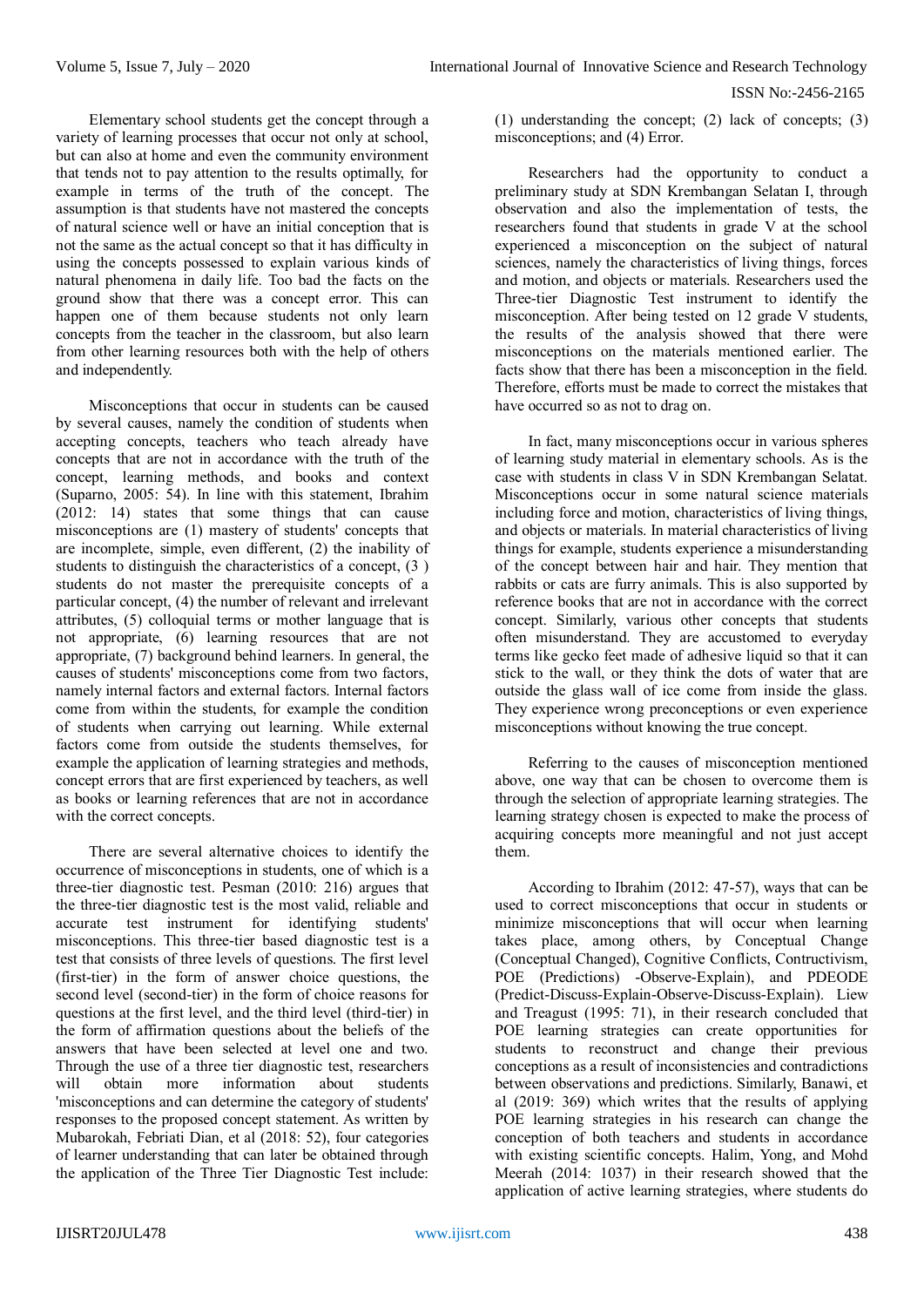not just listen to lectures, can help students to understand concepts more meaningfully and can effectively overcome their misconceptions. This is because during the learning process they can find, process, and apply the information they get in their daily lives. where students do not just listen to lectures, can help students to understand concepts more meaningfully and can effectively overcome their misunderstandings. This is because during the learning process they can find, process, and apply the information they get in their daily lives. where students do not just listen to lectures, can help students to understand concepts more meaningfully and can effectively overcome their misunderstandings. This is because during the learning process they can find, process, and apply the information they get in their daily lives.

The researcher chose POE strategy to change the concept errors that occurred in class V SDN Krembangan Selatan I. Based on what was explained by Adebaya, et al (2015, 88) that POE is an effective learning strategy for making ideas or initial ideas of students and doing activities observation and discussion, then explain the findings of the concepts they have learned. The POE strategy has the following stages, namely predictions, observations, and explanations.

Some educational research shows that students will learn better when they build their own understanding with scientific ideas in order to understand existing knowledge both through observation activities and direct experiments. To achieve this process, students must be able to learn from that involvement, so that appropriate strategies and methods are needed to be able to foster student activity. One learning strategy that can be applied is the POE learning strategy. For example, a study conducted by Ramon Sinkiriwang Putrama (2015), showed an increase in students' understanding of concepts by 47.27% by implementing POE learning strategies as a solution. The results of research conducted by Bayram Costu, Alipasa Ayas, and Mansoor Niaz (2011) which states that learning strategies based on POE can help students to understand the concept of condensation better and allow students to remember concepts in their long-term memory. Restami, et al (2010) conducted a study with the results that there were differences in understanding physical concepts and scientific attitudes of students between groups of students who studied with the POE model and conventional learning models. Rohmad's research (2013) concluded that learning tools developed with POE strategies can reduce scientific misconceptions. Another study with the same strategy is the research conducted by Lusandra Dewi Lestari (2018), which also shows that learning activities using POE strategies have significantly reduced misconceptions.

Referring to some of the studies mentioned above, researchers intend to apply the same strategy, namely POE, to reduce students' misconceptions encountered in the field. The difference from the research conducted by researchers when compared with previous studies that are in terms of the material being tested. The researcher will examine

concepts in the matter of force and motion, the characteristics of living things, and objects or materials.

Based on this background, the researchers intend to carry out research with the title "Implementation of POE (Predict-Observe-Explain) Learning Strategies to Reduce Students' Misconceptions in Science Subjects in Primary Schools".

# **II. THEORETICAL FRAMEWORK**

# *A. Misconception*

The concept is a very small part of information, the main constituent in the formation of scientific knowledge and human thought. The concept is an abstraction of objects or events that are unique and meaningful. The concept can contain information if it has a relationship or a relationship with another concept (Berg, 1991: 8) in line with this, Woodruf (in Ibrahim, 2012: 2) defines the concept is a meaningful idea, gives meaning to an object, subjective products that are comes from a person's understanding of what he has experienced. Ibrahim (2012: 3) explains that the concept is a collection of stimulus in the form of facts, objects, events, and others that have the same attributes, so that makes it different from the others. Attributes are characteristics that distinguish examples from concepts and not examples from concepts. So it can be concluded that the concept is an abstract representation in the form of facts, objects, events, and others that have attributes (characteristics) so that they differ from one another.

Student misconceptions are students' conceptions about certain concepts that are not in accordance with concepts understood by scientists (Berg, 1991: 10). Hammer (in Tayubi, 2005: 5) defines misconception as "strongly held cognitive structures that are different from the accepted understanding in a field and that the presume to interfere with the acquisition of new knowledge" which means that misconceptions are knowledge structures that adhere strongly to in someone's view which is not in accordance with the conceptions held by scientists. Meanwhile, according to Ibrahim (2012: 13) defines misconception as a person's ideas or views that are not true about a concept even completely different from the views of experts or scientists, where this view is resistant and persistent. So it can be concluded that misconception is an incorrect understanding of the concept both in terms of labels, definitions, attributes, examples, and values. So it will be very prone to chaos and multiple interpretations if the concept that is not true will be associated with other concepts in an information.

Misconception is caused by two things, namely internal and external factors. Internal factors are caused by the condition of students when receiving learning which affects the understanding of the concepts they will receive later. For example, seen from the ability or way of thinking, stages of cognitive development, interest in learning, reasoning that is not sticky, or wrong intuition. While external factors come from outside the students themselves,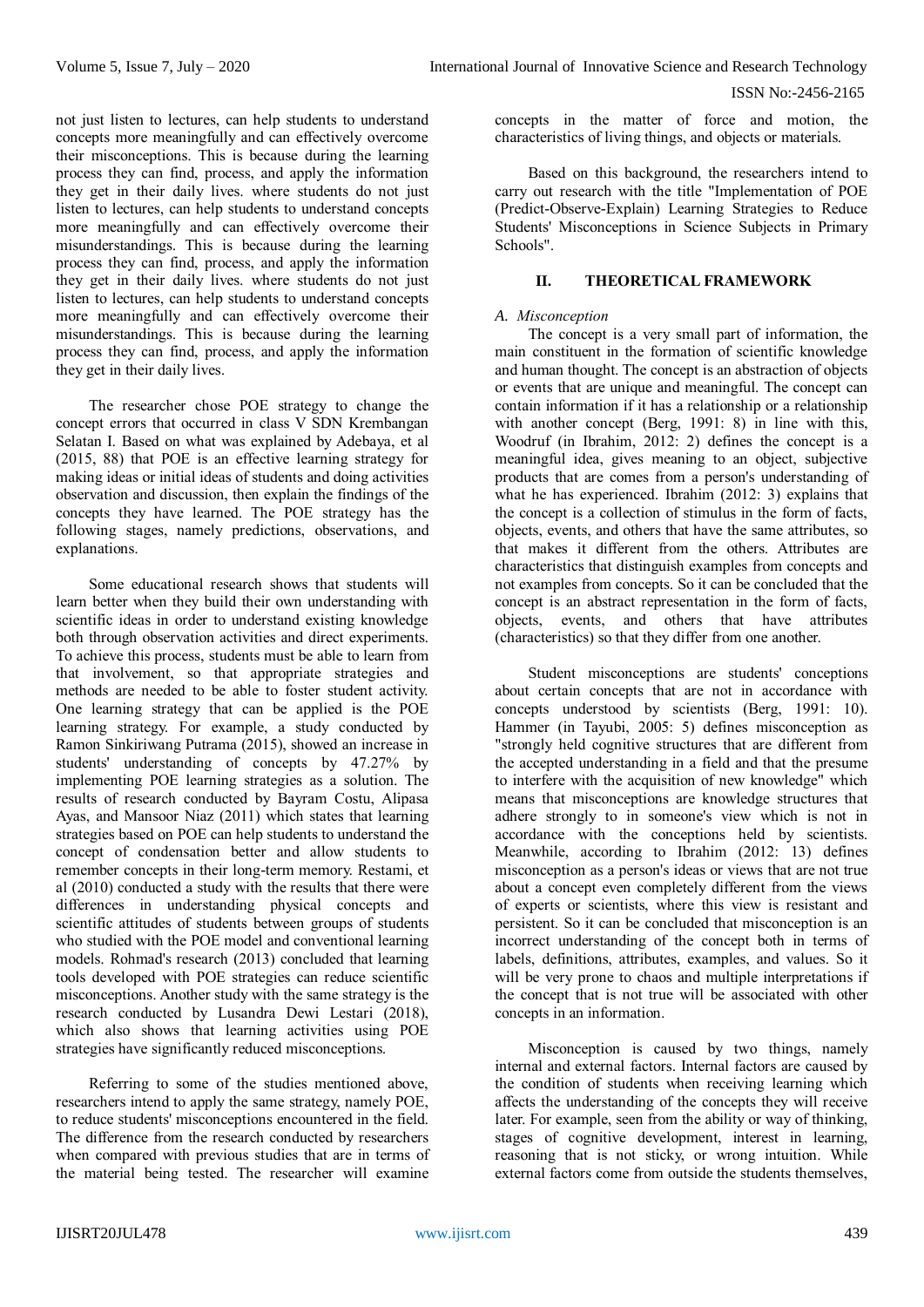for example from teachers or educators, learning methods, books or references, as well as students' backgrounds.

Identification of misconceptions experienced by students in this research using three-tier diagnostic test Prodjosantoso, et al (2019: 1478) in his research stated that this three-tier diagnostic test serves to reveal students' understanding completely, this test can determine the level of student misunderstanding, including reason and also level of trust. That way, researchers will get more information about students 'misconceptions and can determine the category of students' responses to the proposed concept statement, namely students who understand the concept, do not understand the concept, or misconceptions.

| <b>First</b><br>tier   | <b>Second tier</b>                       | <b>Third tier</b>    | Category                  |
|------------------------|------------------------------------------|----------------------|---------------------------|
| Right                  | Sure                                     | Right/<br>Scientific | Understand the<br>Concept |
| Right                  | Not sure                                 | Right/<br>Scientific |                           |
| Right                  | Not sure                                 | False                | Lack of Concept           |
| False                  | Not sure                                 | Right/<br>Scientific |                           |
| False                  | Not sure                                 | False                |                           |
| False                  | Sure                                     | Right/<br>Scientific | Error                     |
| Right                  | Sure                                     | False                |                           |
| False<br>$(TZ - 1, 1)$ | Sure<br>$\mathbf{a}\mathbf{a}\mathbf{a}$ | False                | Misconception             |

(Kaltakci, 2007)

Table 1:- Guidelines for Evaluating Student Answers

# *B. POE Strategy*

One strategy to correct misconceptions according to Ibrahim (2012: 52) is POE namely Predict (P), Observe (O), and Explain (E). This strategy begins with prediction activities carried out by students of a good concept of an object, event, and others. Students predict answers to their thinking. Then the predictions they have conveyed are confronted with the facts that occur. This fact is obtained through observations made both individually and in groups. And at the last stage that is formulating an explanation based on the results of observations that have been made. The benefits of applying POE learning strategies are written by Ogunleye and Babajide (2010: 15) that students are encouraged to develop their own ideas, identify their conceptions and misconceptions with the help of teachers in various subjects including science. Correspondingly, Gernale and Aranes (2015: 18) also explained that the application of POE learning strategies can increase motivation to learn, significantly increase academic achievement of students, students become easier in understanding scientific concepts, able to use them effectively in daily life day. Adebaya, et al (2015, 88) also explained that POE learning strategies are very efficient at generating students' ideas because this learning strategy

involves students directly to predict and then observe their own phenomena until finally they are able to explain the differences that arise between their initial predictions and observation. 18) also explained that the application of POE learning strategies can increase learning motivation, significantly increase students' academic achievement, learners become easier in understanding scientific concepts, able to use them effectively in daily life. Adebaya, et al (2015, 88) also explained that POE learning strategies are very efficient at generating students' ideas because this learning strategy involves students directly to predict and then observe their own phenomena until finally they are able to explain the differences that arise between their initial predictions and observation. 18) also explained that the implementation of POE learning strategies can increase learning motivation, significantly increase students' academic achievement, learners become easier in understanding scientific concepts, able to use them effectively in daily life. Adebaya, et al (2015, 88) also explained that POE learning strategies are very efficient at generating student ideas because this learning strategy involves students directly to predict and then observe their own phenomena until finally they are able to explain the differences that arise between their initial predictions and observation. able to use it effectively in everyday life. Adebaya, et al (2015, 88) also explained that POE learning strategies are very efficient at generating students' ideas because this learning strategy involves students directly to predict and then observe their own phenomena until finally they are able to explain the differences that arise between their initial predictions and observation. able to use it effectively in everyday life. Adebaya, et al (2015, 88) also explained that POE learning strategies are very efficient at generating student ideas because this learning strategy involves students directly to predict and then observe their own phenomena until finally they are able to explain the differences that arise between their initial predictions and observation.

# *C. Study of Natural Sciences Learning in Primary Schools*

In accordance with the theory of cognitive development conveyed by Piaget, students at the age of elementary school are at a concrete operational stage that is in the age range of 7 years to 12 years. The ability that appears in this phase is the ability in the process of thinking to operate the rules of logic, although they are still bound by concrete objects. Characteristics of individual development at this stage, namely, children begin to be able to use rules clearly and logically. The learning process and development of elementary school children have a tendency to start in concrete terms, seeing what they learn is an integrated need and through a manipulative process. Learning in primary schools must be planned, then implemented, and finally assessed based on trends based on the above explanation.

Furthermore, Vygotsky (in Lestari, 2018: 32) argues that cognitive change occurs when concepts that have been previously understood by individuals are then reprocessed through an imbalance process in order to understand new information. The process of assimilation and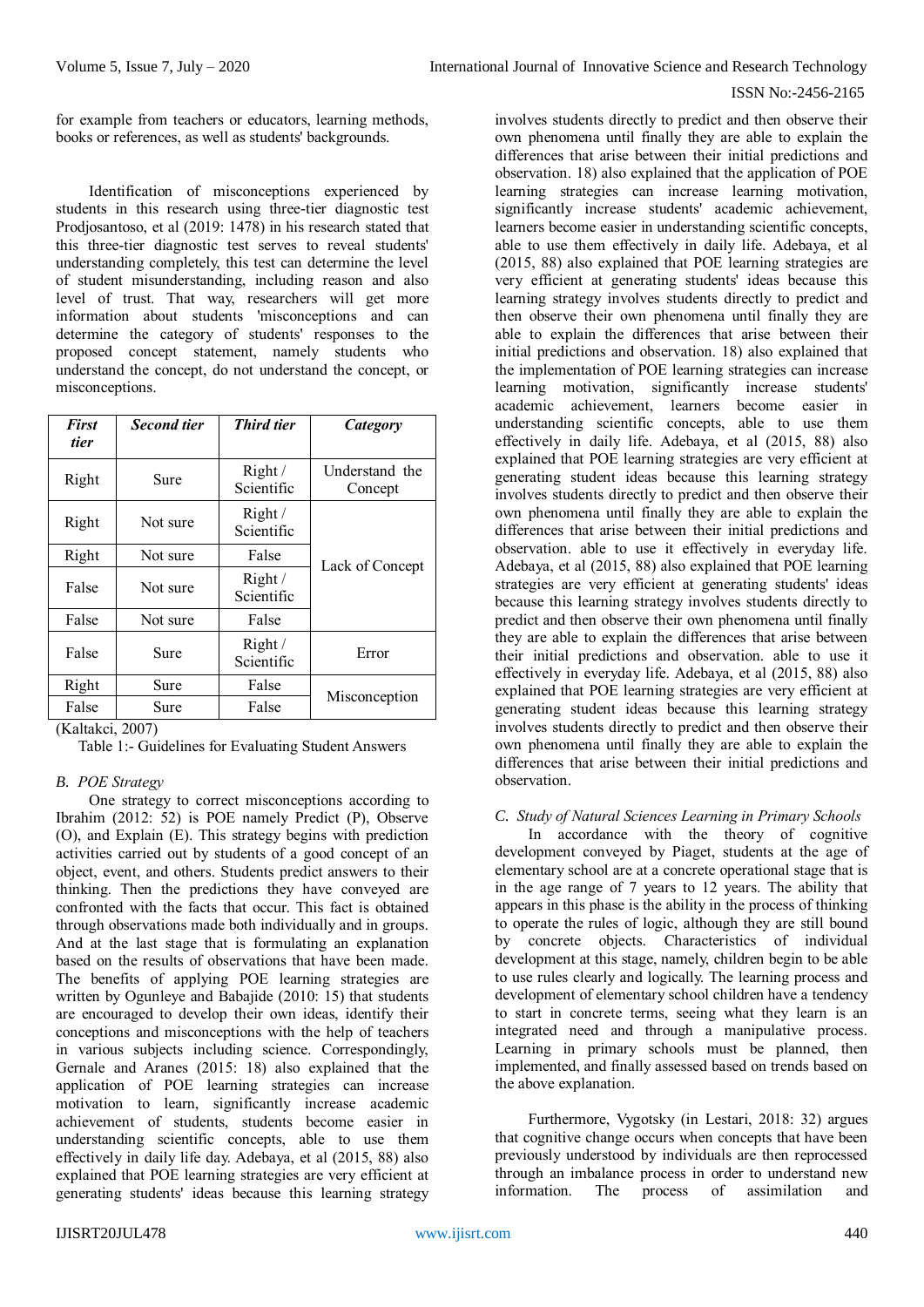accommodation in each individual's cognitive development is at the core of Piaget's constructivist theory. Through assimilation, students enter new information and combine it into existing cognitive structures / schemes. While in the process of accommodation, students change their cognitive structure to match the new information meaning, they use their concepts to deal with new phenomena and then replace the wrong concepts by forming new patterns that fit with new experiences.

The stages that exist in the POE learning strategy that will be implemented in learning, especially in the second

stage namely observe will be a core stage that can facilitate the process of assimilation and accommodation of concepts that will later be formed in the cognitive structure of students.

This research focuses on several concepts related to force and motion material, objects or materials, and the characteristics of living things. For more details, the following will be described several misconceptions experienced by students that will be presented in the following table:

| <b>Item Question</b>                                                                                                                              | <b>Correct Concept Explanation</b>                                                                                                                                                                  |
|---------------------------------------------------------------------------------------------------------------------------------------------------|-----------------------------------------------------------------------------------------------------------------------------------------------------------------------------------------------------|
| Moving air has a greater pressure than silent air.                                                                                                | The air moves less pressure than silent air pressure, Ibrahim (2012:<br>37).                                                                                                                        |
| Heavier objects will fall earlier than lighter objects when<br>dropped from the same height from the earth's surface (the<br>event of free fall). | Both objects will fall simultaneously. The mass of matter has no<br>effect on the speed of free fall, what matters is gravity, Ibrahim<br>(2012:44)                                                 |
| Marbles will fall earlier than chicken feathers, if dropped<br>from the same height and time in a vacuum.                                         | Both objects will fall simultaneously because there is no air<br>resistance acting on the feathers of a chicken, Ibrahim (2012: 44).                                                                |
| The red / purple and beautiful part of the Bogenville flower<br>is the crown.                                                                     | The brightly colored and attractive part of the bogenville plant is a<br>flower sheath. The real flower is inside the flower sheath. The<br>flowers are white with five petals, Ibrahim (2012: 28). |
| Cat's body is covered by fur.                                                                                                                     | The cat's body is covered by hair, Ibrahim (2012: 26).                                                                                                                                              |
| Geckos feet and geckos have adhesive fluid that makes it<br>able to stick to the wall.                                                            | Lizards use a spatulae to get into the atomic layer of the wall and<br>then bind firmly and hold the body to stick to the wall and can<br>walk easily.                                              |
| The liquid form is the same as the shape of the container it<br>occupies.                                                                         | The form of a liquid is not always the same as the shape of the<br>container, but it will always be the same as the shape of the space<br>it occupies, Ibrahim (2012: 36).                          |
| Events of the emergence of water points on the outside of the<br>glass, comes from ice water that is on the inside of the glass.                  | The points of water on the outside of the glass of ice water come<br>from the air around the glass which is condensing.                                                                             |
| $Air / gas$ has no mass.                                                                                                                          | Although air is an intangible object, air has mass.                                                                                                                                                 |

Table 2:- List of Concept Items

# *D. The link between POE and Reduction of Misconception*

According to Leslie and Briggs (1987) learning science is best if the process is carried out as the science is found. Science is discovered through a scientific method that starts from compiling hypotheses, then making observations and or experiments. The POE steps are "miniature" of the scientific method. Therefore POE is an appropriate way to teach the concept of science without causing errors. POE can be used as a means to implement Piaget's theory of cognitive development and also constructivism learning theory. Besides POE also supports improving the quality of memory control of students in information processing.

Each stage of the POE learning strategy has an important role in reducing misconceptions that occur in students. Three main stages of POE namely predict, observe, and explain as an effort to reduce misconceptions have been compiled into RPP and LKPD in detail.

# **III. METHODS**

This study was included in the Pre-Experiment research, with the design of One Group Pretest-Posttest which was implemented at the stage of reducing students' misconceptions.

| Pretest              | Treatment | Posttest |  |  |  |  |
|----------------------|-----------|----------|--|--|--|--|
|                      |           |          |  |  |  |  |
| Sugiyono (2013: 112) |           |          |  |  |  |  |

Table 3:- One Group Pretest-Posttest Design Pattern

This research was conducted at SDN Krembangan Selatan I, with the address No. Jalan Indrapura No. 34 Surabaya, which was held for one semester which was divided into several stages of time. Sampling in this limited trial if presented can be described as follows: the total number of class V is 47 students divided into 2 classes. From the 2 classes, 12 students were taken as research samples. Thus, the total number of students studied was 26% of the entire study population. Judging from the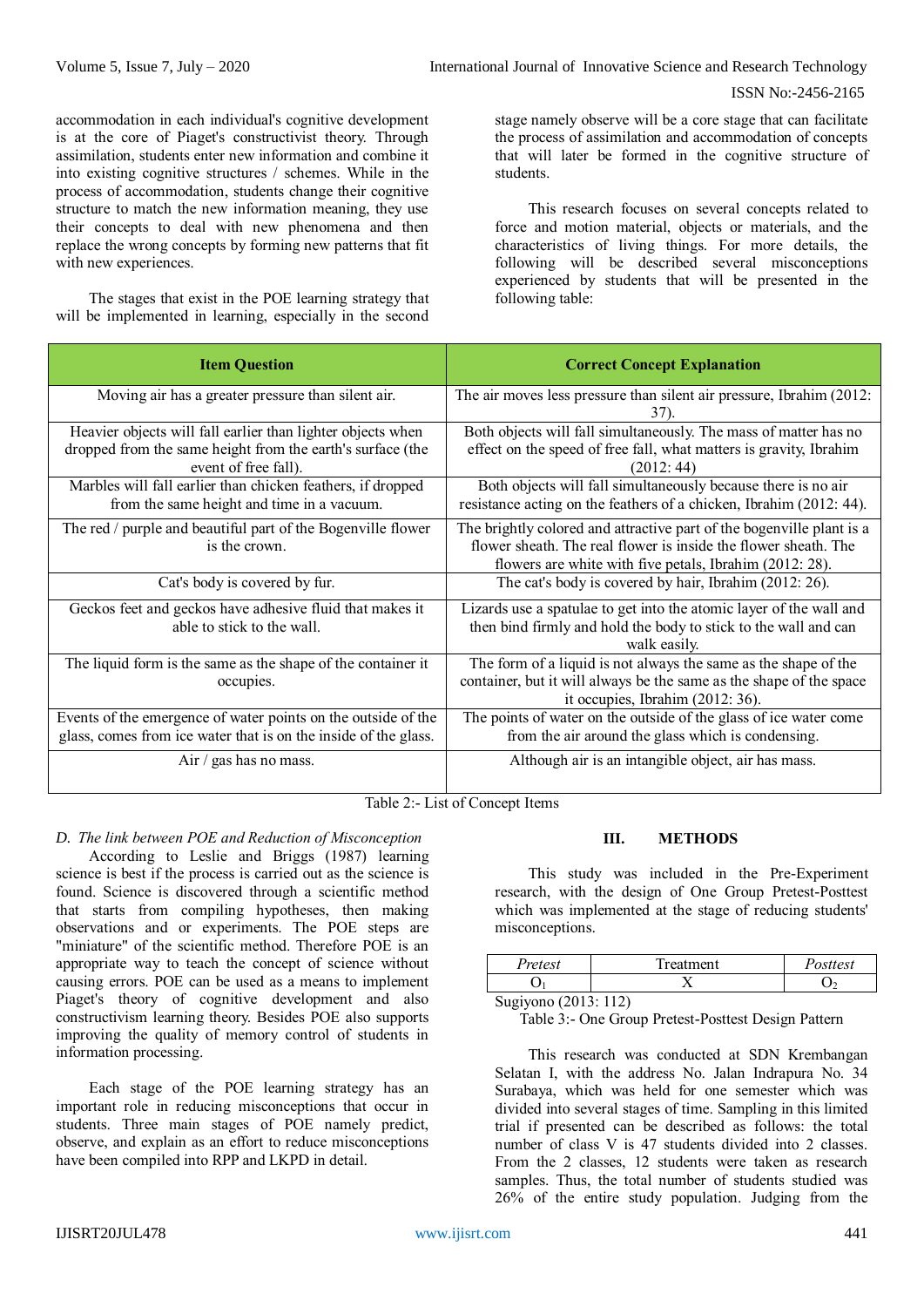cognitive aspects of students' abilities in general and this class has never done learning using the POE strategy. The research steps include requirements analysis, compiling diagnostic tests and learning tools,

The research variables observed were the conception profile of students before and after learning and the reduction of misconceptions that occurred. The research instruments used included diagnostic tests, learning achievement sheets and constraints, and learning device validation sheets. Data collection techniques included validation, observation, and testing. Whereas data analysis techniques include analysis of the implementation of lesson plans and constraints, conception profile analysis, and reduction of misconceptions (tests of normality, homogeneity, t-test).

Finally, complete content and organizational editing before formatting. Please take notes of the following items when proofreading spelling and grammar:

# **IV. RESULTS AND DISCUSSION**

In this section presented the results of data analysis that has been obtained from research conducted at SDN Krembangan Selatan I. Data obtained in the study are the conception profile of students before and after learning, reduction of misconceptions and the implementation of lesson plans and constraints during learning.

#### *A. Analysis of Student's Conception Profile Before Learning*

The results of the analysis of the percentage of students' conception distribution at the time of the pretest ie understanding the concept, lack of concepts, misconceptions, and errors can be seen in the following table:

| Concept       |      | Percentage (%) |            |      |  |  |  |
|---------------|------|----------------|------------|------|--|--|--|
| <b>Number</b> | МK   | KК             | <b>MKS</b> | E    |  |  |  |
|               | 8.3  | 8.3            | 83.3       | 0.0  |  |  |  |
| $\mathbf{2}$  | 8.3  | 8.3            | 83.3       | 0.0  |  |  |  |
| 3             | 58.3 | 0.0            | 41.7       | 0.0  |  |  |  |
| 4             | 8.3  | 0.0            | 83.3       | 8.3  |  |  |  |
| 5             | 16.7 | 0.0            | 75         | 8.3  |  |  |  |
| 6             | 16.7 | 8.3            | 66.7       | 8.3  |  |  |  |
| 7             | 16.7 | 8.3            | 50         | 25   |  |  |  |
| 8             | 41.7 | 0.0            | 58.3       | 0.0  |  |  |  |
| 9             | 8.3  | $0.0\,$        | 58.3       | 33.3 |  |  |  |

Table 4:- Percentage of Distribution of Conception during Pretest

Based on the above table, it can be described that the results of the misconception pretest occur in all the concepts being tested. The biggest percentage of misconception is in concepts number 1, 2, and 4, which are the pressure difference between stationary and moving air, the crown of the bogenville flower, and the shape of the gecko foot. The smallest percentage of misconception is in

concept number 3 which is the difference between hair and hair in living things. Based on the analysis of the conceptual profile before learning with the POE strategy obtained an average of 67% of all students experiencing misconceptions for each concept item.

# *B. Analysis of Students' Conception Profile After Learning*

The results of the analysis of the percentage of students' conception distribution at the time of the posttest ie understanding the concept, lack of concepts, misconceptions, and errors can be seen in the table as follows:

| Concept       |      |     | Percentage (%) |     |
|---------------|------|-----|----------------|-----|
| <b>Number</b> | МK   | KК  | <b>MKS</b>     | E   |
| 1             | 83.3 | 8.3 | 8.3            | 0.0 |
| $\mathbf{2}$  | 91.7 | 0.0 | 0.0            | 8.3 |
| 3             | 91.7 | 8.3 | 0.0            | 0.0 |
| 4             | 91.7 | 0.0 | 8.3            | 0.0 |
| 5             | 83.3 | 8.3 | 8.3            | 0.0 |
| 6             | 83.3 | 8.3 | 8.3            | 0.0 |
| 7             | 75   | 8.3 | 16.7           | 0.0 |
| 8             | 83.3 | 0.0 | 8.3            | 8.3 |
| 9             | 91.7 | 0.0 | 8.3            | 0.0 |

Table 5:- Percentage of Distribution of Conception at Posttest

Based on the data in the above table, it can be described that the results of the posttest after getting learning using the POE strategy, still found misconceptions on the 7 concepts tested namely concepts number 1, 4, 5, 6, 7, 8, and 9. Students who are still experiencing the largest percentage of misconceptions found in concept number 7 which is about free fall motion in a vacuum. Whereas at concept number 2 about the crown of flower Bogenville and concept number 3 about the difference in hair and hair in living things at posttest there is no misconception in students. Through this analysis, the conception profile after learning with POE strategies obtained an average of 7.4% of all research subjects experiencing misconceptions for each concept item.

#### *C. Analysis of Reduction of Students' Misconceptions*

Furthermore, the profile of misconceptions during the pretest and posttest was compared to determine the reduction of misconceptions. The results of the reduction in misconceptions experienced by students during the pretest and posttest are presented in the following table: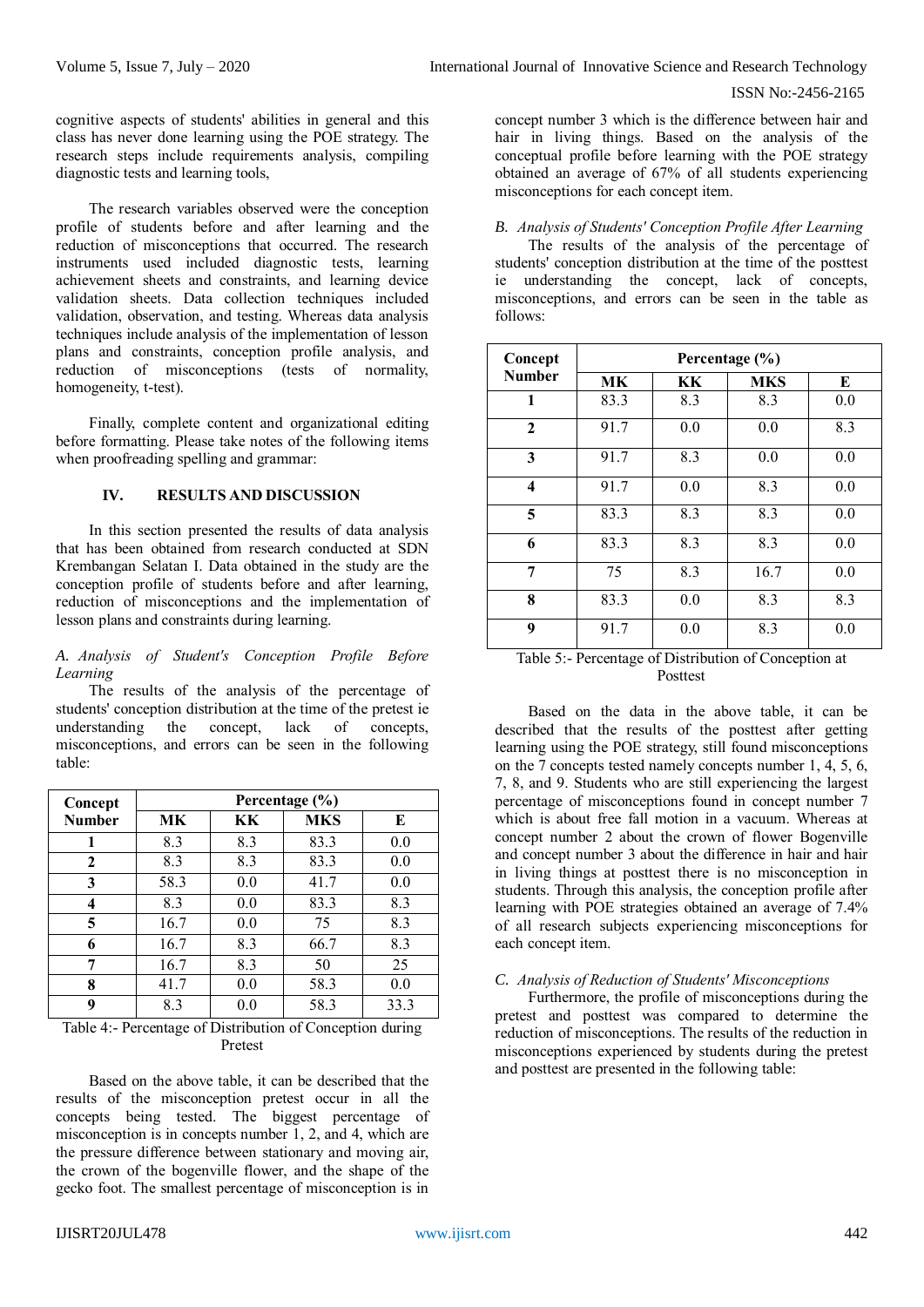Misconceptions, and errors can be seen in the table as follows:

| Number   | Pretest |      | Posttest |      | Reduction |      |  |
|----------|---------|------|----------|------|-----------|------|--|
| Question | total   | $\%$ | total    | $\%$ | total     | $\%$ |  |
|          | 10      | 83.3 |          | 8.3  | 9         | 75   |  |
| 2        | 10      | 83.3 |          | 0.0  | 10        | 83.3 |  |
|          | 5       | 41.7 |          | 0.0  | 5         | 41.7 |  |
|          | 10      | 83.3 |          | 8.3  | 9         | 75   |  |
|          | 9       | 75   |          | 8.3  | 8         | 66.7 |  |
| 6        | 8       | 66.7 |          | 8.3  |           | 58.4 |  |
|          | 6       | 50   | 2        | 16.7 |           | 33.3 |  |
| 8        |         | 58.3 |          | 8.3  | 6         | 50   |  |
| Q        |         | 58.3 |          | 8.3  |           | 50   |  |

Table 6:- Reduction of Students' Misconceptions

Table 6 shows a comparison of data on the number of students experiencing misconceptions during the pretest and posttest. The misconception profile after learning by using the POE strategy decreased the percentage of misconceptions. Reduction of misconception at posttest occurs in all concepts tested with different percentages. The highest reduction in misconception occurred in concept number 2, which is about the crown on the Bogenville flower. Reduction of misconceptions for the concept of 83.3%. While the smallest reduction occurred in concept number 7 about free fall motion in a vacuum with a reduction percentage of 33.3%.

Based on the discussion above it can be concluded that learning using POE strategies can reduce misconceptions among students.

In the next stage a series of hypothesis tests will be carried out consisting of a number of statistical tests including the normality test, homogeneity test, and Independent t-test using SPSS. The test will be described as follows.

| Kolmogorov-Smirnova      |                           |         |      | Shapiro-Wilk |                    |  |  |
|--------------------------|---------------------------|---------|------|--------------|--------------------|--|--|
| <b>Statistics</b>        | <b>Statistics</b><br>Sig. |         |      |              | $\gamma_{i\sigma}$ |  |  |
| 99                       |                           | $.200*$ | .919 | '76          |                    |  |  |
| Table 7:- Normality test |                           |         |      |              |                    |  |  |

Based on the table above, it can be seen that the significance in the Shapiro-Wilk column is  $0.276 > 0.05$ , so the conclusion can be drawn that the data is normally distributed.

| Levene Statistics          |  |  |      |  |  |  |  |
|----------------------------|--|--|------|--|--|--|--|
| 3 745                      |  |  | .066 |  |  |  |  |
| Table 8:- Homogeneity Test |  |  |      |  |  |  |  |

Based on the table above, it can be seen that the significance value of the data is  $0.066 \ge 0.05$ , so it can be concluded that the data is homogeneous.

The results of the t test for the pretest and posttest data can be seen in the following table:

|                 |       | Levene's Test for<br>Equality of<br>Variances | t-test for Equality of Means |        |                      |                 |                          |                                                 |       |
|-----------------|-------|-----------------------------------------------|------------------------------|--------|----------------------|-----------------|--------------------------|-------------------------------------------------|-------|
|                 | F     | Sig.                                          |                              | df     | $Sig.$<br>(2-tailed) | Mean Difference | Std. Error<br>Difference | 95% Confidence<br>Interval of the<br>Difference |       |
|                 |       |                                               |                              |        |                      |                 |                          | Lower                                           | Upper |
| Equal variances | 3,745 | .066                                          | 12,870                       | 22     | .000                 | 5,333           | .414                     | 4,474                                           | 6,193 |
| assumed         |       |                                               |                              |        |                      |                 |                          |                                                 |       |
| Equal variances |       |                                               | 12,870                       | 16,344 | .000                 | 5,333           | .414                     | 4,456                                           | 6.210 |
| not assumed     |       |                                               |                              |        |                      |                 |                          |                                                 |       |

Table 9:- Test Pretest and Posttest

Based on the above table, it can be seen that for the number of misconceptions before and after learning by using the POE strategy, the probability value or Sig. (2 tailed)  $0.000 < 0.05$ , it can be concluded that there is a significant difference between pretest and posttest. This shows that the average number of students' misconceptions after learning has decreased significantly compared to before learning.

# *D. Analysis of the Implementation of RPP and Learning Constraints*

The reduction in misconceptions after learning certainly cannot be separated from the implementation of learning that is designed in such a way by using the POE strategy. Learning is carried out referring to the lesson plan that has been prepared at the research preparation stage. The results of the implementation of the lesson plan that were observed by two observers based on the observation sheet during learning had a very good tendency with an average score of 3.9. The data analysis technique for the implementation of learning refers to Riduwan (2010: 15).

Analysis of obstacles or obstacles during the learning process is done through the observation method and written in the observation sheet. All obstacles found in learning have been overcome and given solutions. The earliest obstacle discovered by researchers was where an outbreak occurred which made it impossible for teachers and students to meet face to face to conduct teaching and learning activities. An alternative solution to overcome this obstacle is learning is done online. For diagnostic tests done online, learning takes place using the zoom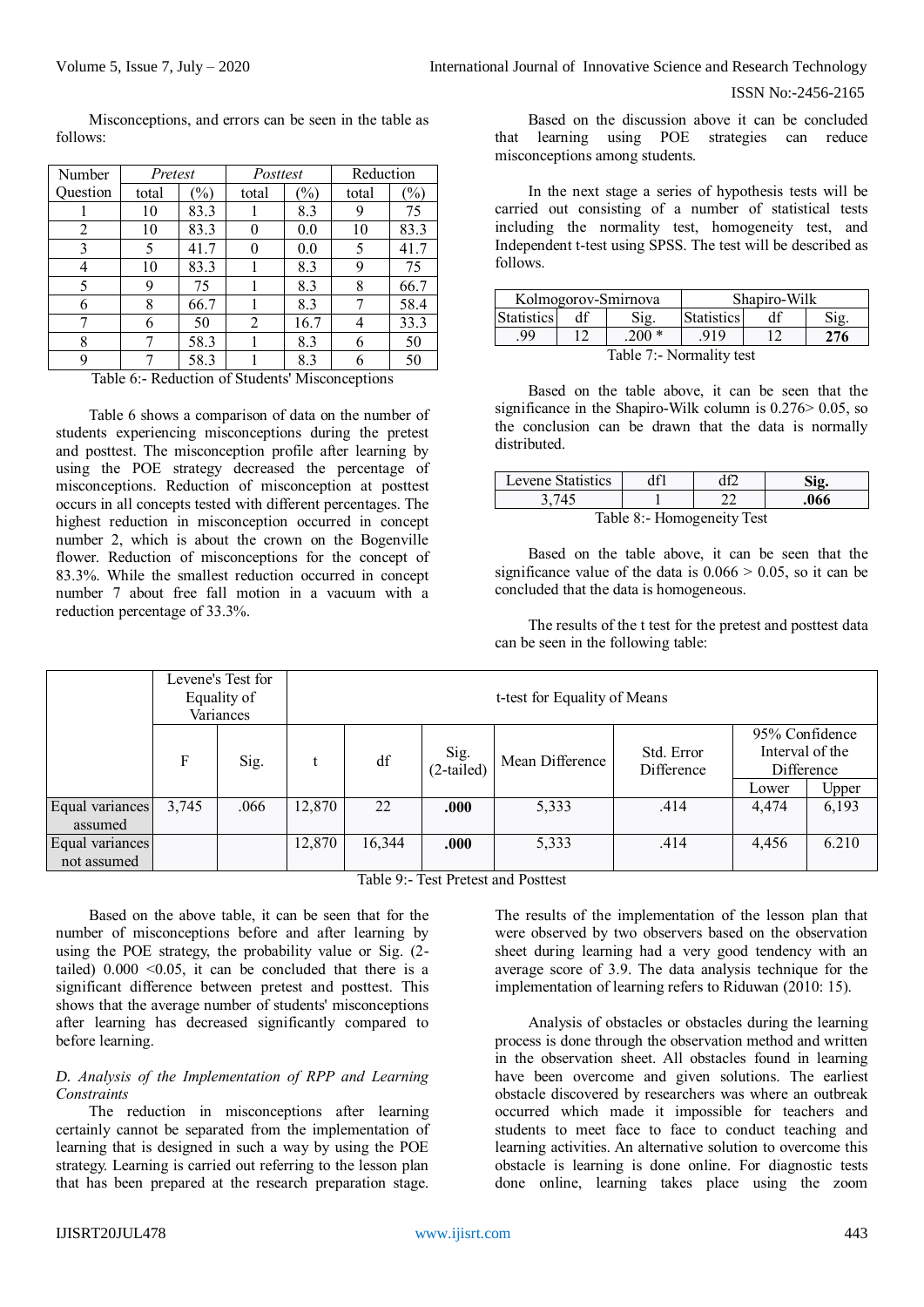application, so teachers and students can do video conferencing. At the time of learning the students are provided with LKPD which has been converted into PDF and can be downloaded by students. At the beginning of learning some students find it difficult with the POE stage because they have never carried out learning using this strategy before, especially when making predictions and conclusions. An alternative solution to overcome these obstacles is by giving students intense direction on POE learning especially in formulating predictions / hypotheses so that in the next stages the students do not experience difficulties. The next obstacle is that students are not accustomed to using the zoom application, so often the microphone is not muted, so the teacher's explanation is often disturbed by the sounds around the students.

# **V. CONCLUSION**

Based on the analysis of the conception profile before learning with the POE strategy obtained an average of 67% of the entire research subjects experiencing misconceptions for each concept item. While the results of the conception profile analysis after learning with the POE strategy obtained an average of 7.4% of all research subjects experiencing misconceptions for each concept item.

Based on the analysis of the results of the calculation of misconceptions at the time of the pretest and posttest using the t test, obtained the value of the probability or sig. (2-tailed) 0.000 which is smaller than 0.05, meaning that there is a significant difference between the results of the pretest and posttest. This shows that the average number of students' misconceptions after learning has decreased significantly compared to before learning. So it can be concluded that, the application of POE learning strategies can reduce students' misconceptions on science subjects in elementary schools, force and motion, characteristics of living things, and objects or materials.

# **REFERENCES**

- [1]. Adebaya, Famakinwa., And Olufunke, Bello Theodora. 2015. Generative and Predict-Observe-Explain Instructional Strategies: Towards Enhancing Basic Science Practical Skills of Lower Primary School Pupils. International Journal of Elementary Education. Vol. 4, No. 4, 2015, pp. 86-92.
- [2]. Banawi, Anasufi., Et al. 2019. Prospective Primary School Teachers' Conception Change in States of Matter and Their Changes through Predict-Observe-Explain Strategy. International Journal of Instruction. Vol 12, No. 3. PP. 359-374.
- [3]. Berg, EVD 1991. Physics Misconceptions and Remediation. Salatiga: Satya Wacana Christian University.
- [4]. Costu, B., Ayas, A., & Niaz, M. 2011. Investigating the effectiveness of a POE-based teaching activity on students' understanding of condensation. Journal of Springer Science + Business Media BV, 40, 47-67.
- [5]. Dahar, Ratna Wilis. 2011. Learning Theory and Learning. Jakarta: Erlangga.
- [6]. Gernale, J., Duad, D., & Arañes, F. 2015. The Effects of Predict-Observe-Explain (POE) Approach on the Students' Achievement and Attitudes Towards Science. The Normal Lights,  $9(2)$ , 1 - 23.
- [7]. Halim, Lilia., Yong, Tan Kia., Mohd Meerah, TS 2014. Overcoming Students' Misconceptions on Forces in Equilibrium: An Action Research Study. Creative Education, 2014, 5, 1032-1042.
- [8]. Ibrahim, M. 2012. Concepts, Misconceptions, and How to Learn. Surabaya: Unesa University Press.
- [9]. Kaltakci, Derya Gurel, et al. 2007. Identification of Pre-Service Physics Teacher's Misconception on Gravity Concept: A Study of a 3-Tier Misconception Test. Sixt International Conference of the Balkan Physical Union: American Institute of Physics.
- [10]. Kubiatko, Milan., Prokop, Pavol. 2017. Pupils' Misconceptions about Mammals. Journal of Baltic Science Education. Vol. 6, No. 1, 2007, 5-14.
- [11]. Kubiatko, Milan., Usak, Muhammet., And Pecusova, Eva. 2011. Elementary School Pupils' Knowledge and Misconceptions about Birds. Eurasian Journal of Educational Research. Issue 43, Spring 2011, 163- 182.
- [12]. Lestari, Lusandra Dewi. 2018. Thesis: "Reducing Light Misconception by Using the Predict-Observe-Explain Strategy in Elementary Schools". Surabaya: Surabaya State University.
- [13]. Liew, Chong Wah., And Treagust, David F. 1995. A Predict-Observe-Explain Teaching Sequence for Learning about Student's Understanding of Heat and Expansion of Liquids. Australian Science Teachers Journal. Vol. 41, No.1, March 1995, 68-71.
- [14]. Mubarokah, Febriati Dian., Mulyani, Sri., And Indriyanti, Nurma Yunita. 2018. Indentifying Student's Misconceptions of Acid-Base Concepts Using a Three-Tier Diagnostic Test: A Case of Indonesia and Thailand. Journal of Turkish Science Education, v.15, n. Special Issue, December 2018, pp. 51-58, doi: 10.12973 / tused.10256a.
- [15]. Ogunleye, BO and Babajide, VFT 2010. Effects of Predict-Observe-Explain Instructional Strategies on Students Practical Skills in Physics. International Journal of Continuing and Non-Normal Education, 7 (1), 1-18.
- [16]. Pesman, H. & Erylmasz, A. 2010. Development of a Three-tier Test to Assess Misconceptions About Simple Electric Circuit. The Journal of Educational Research. 102, p. 208-222.
- [17]. Prodjosantoso, AK, Hertina, AM, & Irwanto (2019). The Misconception Diagnosis on Ionic and Covalent Bonds Concepts with Three Tier Diagnostic Test. International Journal of Instruction, 12 (1), 1477- 1488.
- [18]. Dormitory, Ramon Sinkiriwang. 2015. Thesis: "Remediation of Science Misconception Electricity Material Using POE Strategy Assisted by PhET Simulation Media in Elementary Schools". Surabaya: Surabaya State University.